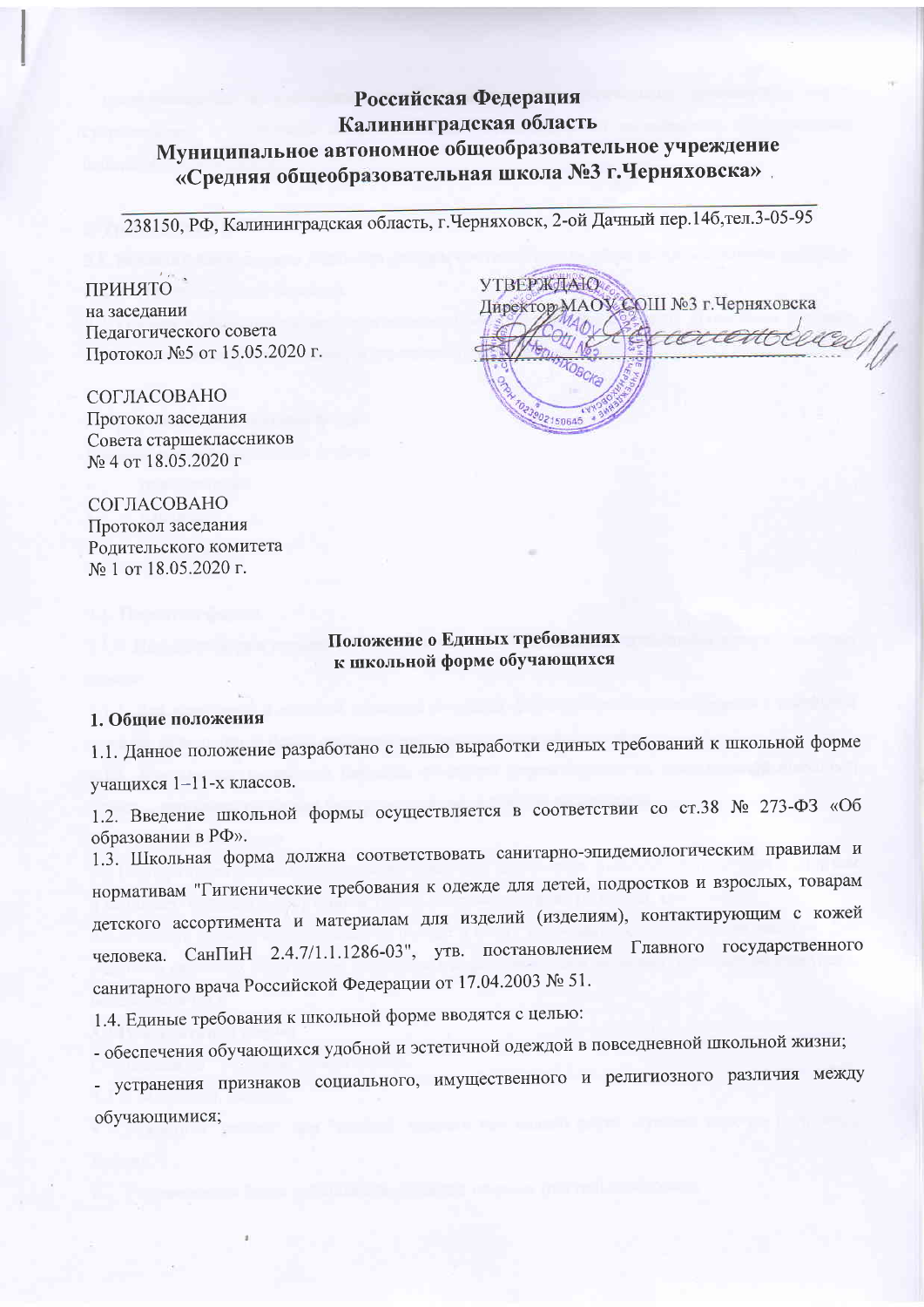- предупреждения возникновения у обучающихся психологического дискомфорта перед сверстниками; - укрепления общего имиджа образовательной организации, формирования школьной идентичности.

# 2. Требования к внешнему виду

2.1. Внешний вид и одежда учащихся должны соответствовать общепринятым нормам делового стиля и иметь светский характер.

2.2. Одежда и обувь обучающихся должна соответствовать погоде и месту проведения учебных занятий, температурному режиму в помещении, должна быть чистой.

# 3. Требования к школьной форме

В школе установлено 3 вида формы:

- повседневная;
- парадная;
- спортивная.

## 3.1. Парадная форма

3.1.1. Парадная форма используется учащимися в дни проведения праздников и торжественных линеек.

3.1.2. Для мальчиков и юношей парадная школьная форма состоит из повседневной школьной одежды, дополненной белой сорочкой или праздничным аксессуаром.

3.1.3. Для девочек и девушек парадная школьная форма состоит из повседневной школьной одежды, дополненной белым фартуком или праздничным аксессуаром.

### 3.2. Спортивная форма

3.2.1. Спортивная форма используется учащимися на занятиях физической культурой и спортом и включает: футболку, спортивные трусы, спортивное трико (костюм), кроссовки.

3.2.2. Форма должна соответствовать погоде и месту проведения физкультурных занятий. Для участия в массовых спортивных мероприятиях рекомендуется ношение головных уборов (кепи, бейсболки и пр.).

## 3.3 Повседневная форма

Стиль одежды - деловой, классический.

3.3.1. Мальчики, юноши:

костюм "двойка" или "тройка", черного или синего цвета; мужская сорочка (рубашка), туфли;

однотонная белая рубашка или рубашка неярких (пастельных) тонов;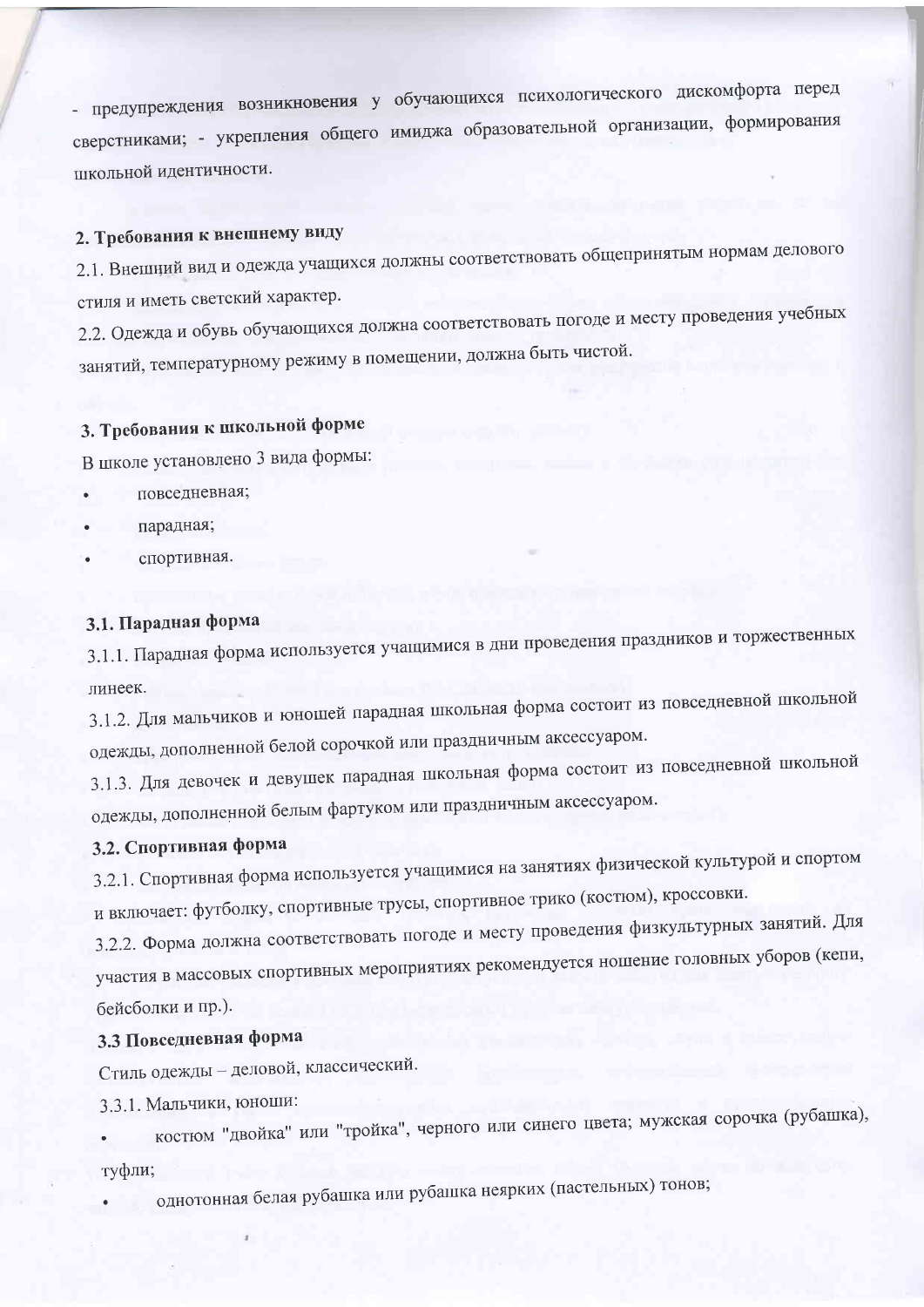однотонный без надписей пуловер, свитер, жилет (возможно с геометрическим рисунком «ромб») черного, темно-коричневого, темно-синего цветов на период межсезонья;

3.3.2. Девочки, девушки:

платье, коричневого, синего, черного цвета, длиной не выше колен на 10 см (оформленное белыми воротничками и белыми манжетами) черный фартук;

однотонная кофта, пуловер без надписей, жилет.

3.3.3. Одежда обучающихся может иметь отличительные знаки образовательной организации (класса, параллели классов): эмблемы, нашивки, значки, галстуки и т. д.

3.3.4. Запрещается использовать для ношения в учебное время следующие варианты одежды и обуви:

спортивная одежда (спортивный костюм или его детали);  $\bullet$ 

одежда для активного отдыха (шорты, толстовки, майки и футболки с символикой и т.

 $\Pi$ .);

- пляжная одежда;
- одежда бельевого стиля;
- прозрачные платья, юбки и блузки, в т. ч. одежда с прозрачными вставками;
- декольтированные платья и блузки;
- вечерние туалеты;
- платья, майки и блузки без рукавов (без пиджака или жакета);
- мини-юбки;
- короткие блузки, открывающие часть живота или спины;
- одежда из кожи (кожзаменителя), плащевой ткани;
- спортивная обувь (в т. ч. для экстремальных видов спорта и развлечений);
- пляжная обувь (шлепанцы и тапочки);
- массивная обувь на высокой платформе;

вечерние туфли (с бантами, перьями, крупными стразами, яркой вышивкой, из блестящих тканей и т. п.);

туфли на чрезмерно высоком каблуке. Допустимая высота каблука для девочек не более 5 см (5-9-е классы), не более 7 см (10-11-е классы). Туфли на каблуке-шпильке.

Не рекомендуется ношение в образовательных учреждениях одежды, обуви и аксессуаров с фурнитурой, символикой асоциальных молодежных неформальных травмирующей объединений, а также пропагандирующих психоактивные вещества и противоправное поведение.

3.3.5. Учащиеся 1-4-х классов должны иметь сменную обувь. Сменная обувь должна быть чистой, выдержанной в деловом стиле.